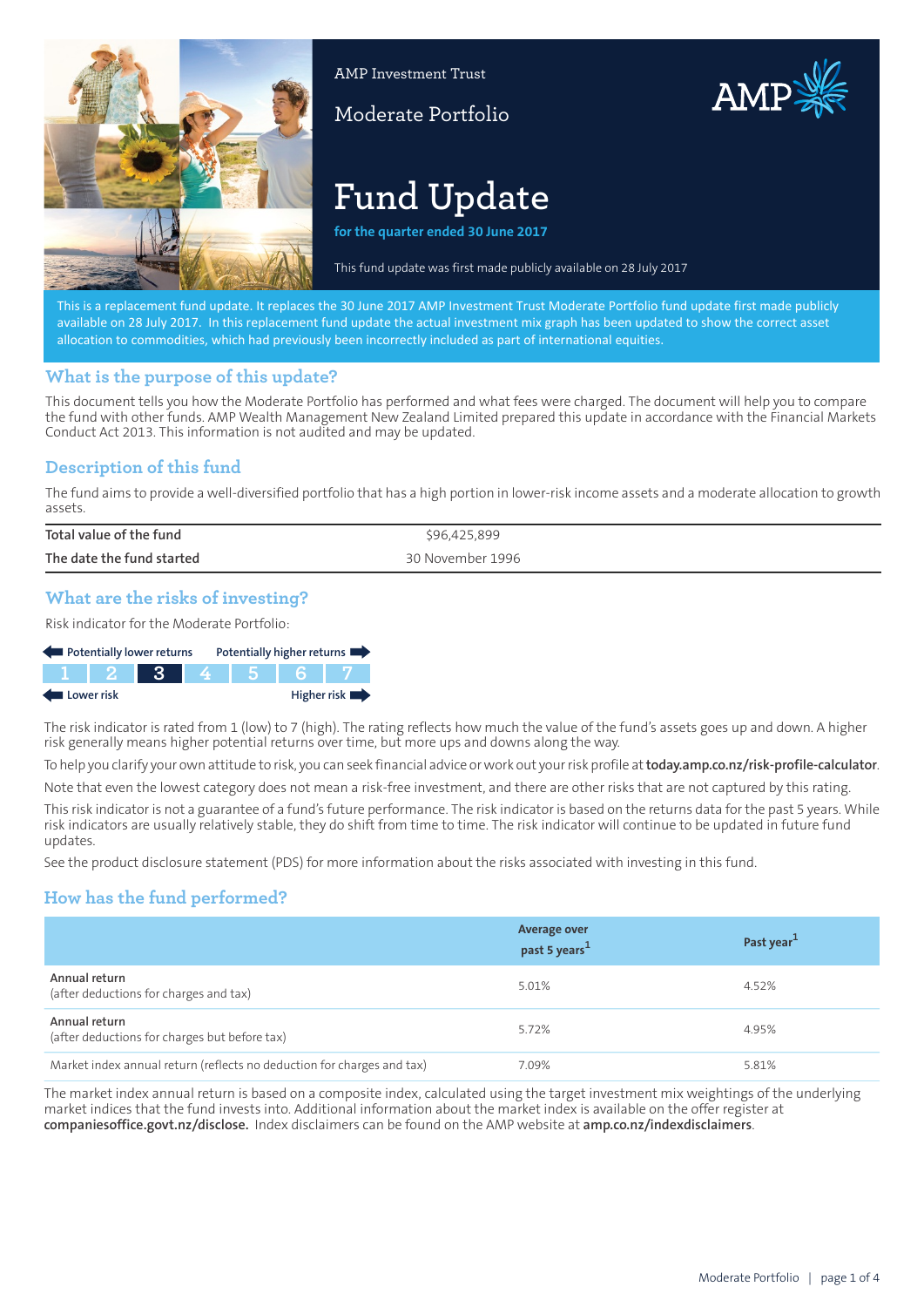#### **Annual return graph**



This shows the return after fund charges and tax for each of the last 10 years ending 31 March. The last bar shows the average annual return for the last 10 years, up to 30 June 2017.

**Important:** This does not tell you how the fund will perform in the future.

Returns in this update are after tax at the highest prescribed investor rate (PIR) of tax for an individual New Zealand resident. Your tax may be lower.

### **What fees are investors charged?**

Investors in the Moderate Portfolio are charged fund charges. In the year to 31 March 2017 these were:

|                                             | % of net asset value                                                     |
|---------------------------------------------|--------------------------------------------------------------------------|
| Total fund charges                          | 2.01%                                                                    |
| Which are made up of -                      |                                                                          |
| Total management and administration charges | 2.01%                                                                    |
| Including -                                 |                                                                          |
| Manager's basic fee                         | 1.60%                                                                    |
| Other management and administration charges | 0.41%                                                                    |
| Total performance-based fees                | $0.00\%$                                                                 |
| <b>Other charges</b>                        | Dollar amount per investor or description<br>of how charge is calculated |
| <b>NIL</b>                                  |                                                                          |

Investors may also be charged individual action fees for specific actions or decisions (for example, for withdrawing from or switching funds). See the 'fees and other charges' document on the entry relating to the offer of interests in the AMP Investment Trust maintained on the offer register (**[companiesoffice.govt.nz/disclose](http://companiesoffice.govt.nz/disclose)**) for more information about those fees.

Small differences in fees and charges can have a big impact on your investment over the long term.

### **Example of how this applies to an investor**

Craig had \$10,000 in the fund at the start of the year and did not make any further contributions. At the end of the year, Craig received a return after fund charges were deducted of \$452.00 (that is 4.52% of his initial \$10,000). Craig also paid \$0.00 in other charges. This gives Craig a total return after tax of \$452.00 for the year.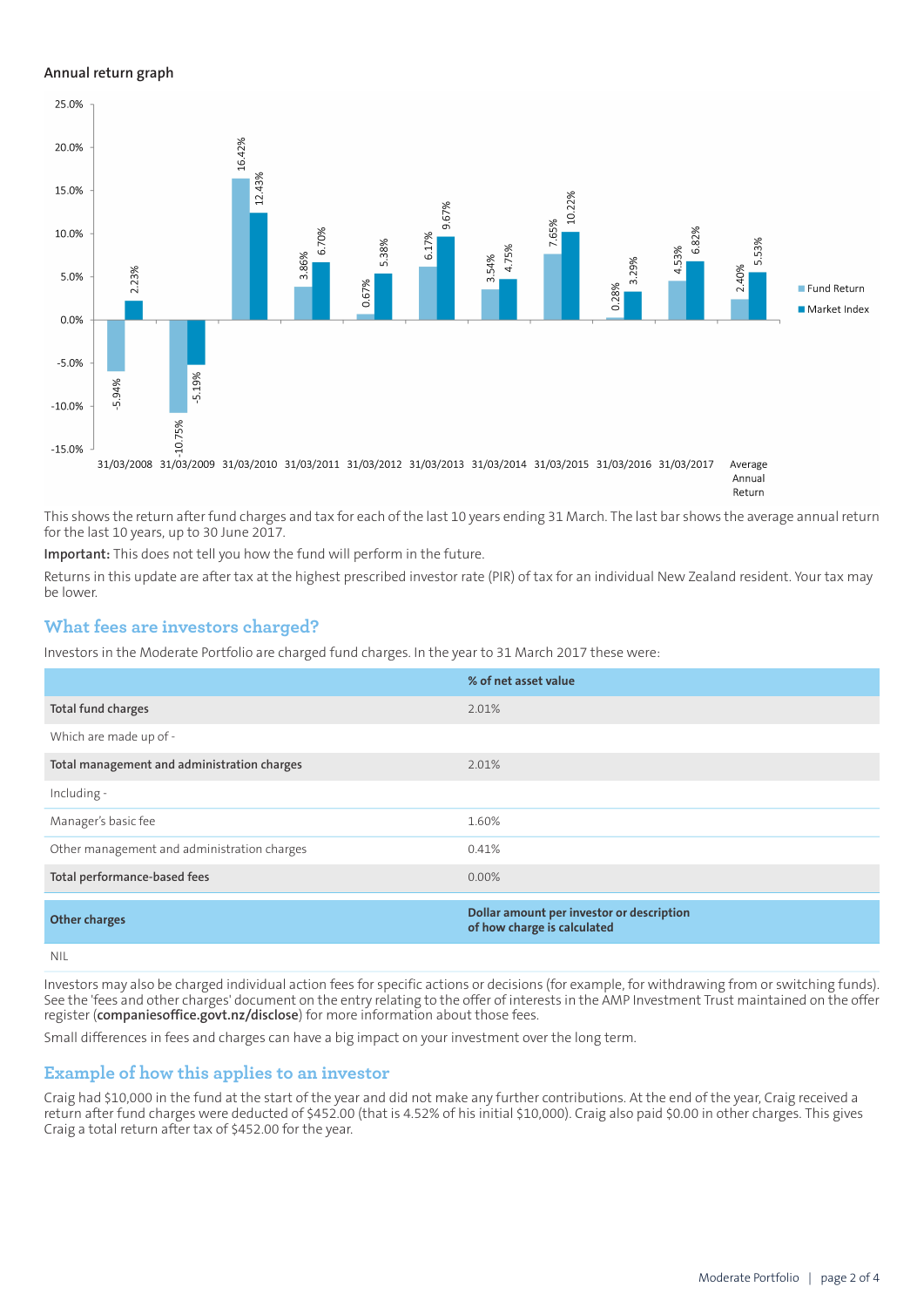## **What does the fund invest in?**

# **Actual investment mix<sup>2</sup>**

This shows the types of assets that the fund invests in.



## **Target investment mix**

This shows the mix of assets that the fund generally intends to invest in.

| <b>Asset Type</b>            | <b>Allocation</b> |
|------------------------------|-------------------|
| Cash and cash equivalents    | 18.00%            |
| New Zealand fixed interest   | 21.00%            |
| International fixed interest | 24.00%            |
| Australasian equities        | 11.00%            |
| International equities       | 20.00%            |
| Listed property              | 3.00%             |
| Unlisted property            | 0.00%             |
| Commodities                  | 0.00%             |
| Other*                       | 3.00%             |

\*Other consists of alternative assets (3.00%)

### **Top 10 investments<sup>2</sup>**

|    | <b>Name</b>                                             | Percentage<br>of fund<br>net assets | <b>Asset Type</b>          | Country     | <b>Credit rating</b><br>(if applicable) |
|----|---------------------------------------------------------|-------------------------------------|----------------------------|-------------|-----------------------------------------|
|    | Call Account (Westpac Banking Corporation Advance Acct) | 10.09%                              | Cash and cash equivalents  | New Zealand | $A-1+$                                  |
| 2  | Call Account (ANZ 32 Day Constant Maturity Date)        | 4.09%                               | Cash and cash equivalents  | New Zealand | $A-1+$                                  |
| 3  | Call Account (Rabobank Advance Account NZD)             | 2.51%                               | Cash and cash equivalents  | New Zealand | $A-1$                                   |
| 4  | New Zealand Government bond maturing 15 Apr 23          | 2.39%                               | New Zealand fixed interest | New Zealand | $AA+$                                   |
| 5  | New Zealand Government bond maturing 15 Apr 27          | 1.86%                               | New Zealand fixed interest | New Zealand | $AA+$                                   |
| 6  | Orbis Global Equity LE Fund                             | 1.73%                               | International equities     | Australia   | N/A                                     |
| 7  | New Zealand Government bond maturing 15 May 21          | 1.51%                               | New Zealand fixed interest | New 7ealand | $AA+$                                   |
| 8  | ASB Bank Ltd note maturing 22 Dec 17                    | 1.39%                               | Cash and cash equivalents  | New Zealand | $A-1+$                                  |
| 9  | ASB Bank Ltd note maturing 01 Sep 17                    | 1.34%                               | New Zealand fixed interest | New Zealand | $A-1+$                                  |
| 10 | New Zealand Government bond maturing 14 Apr 33          | 0.92%                               | New Zealand fixed interest | New Zealand | $AA+$                                   |

The top 10 investments make up 27.83% of the fund.